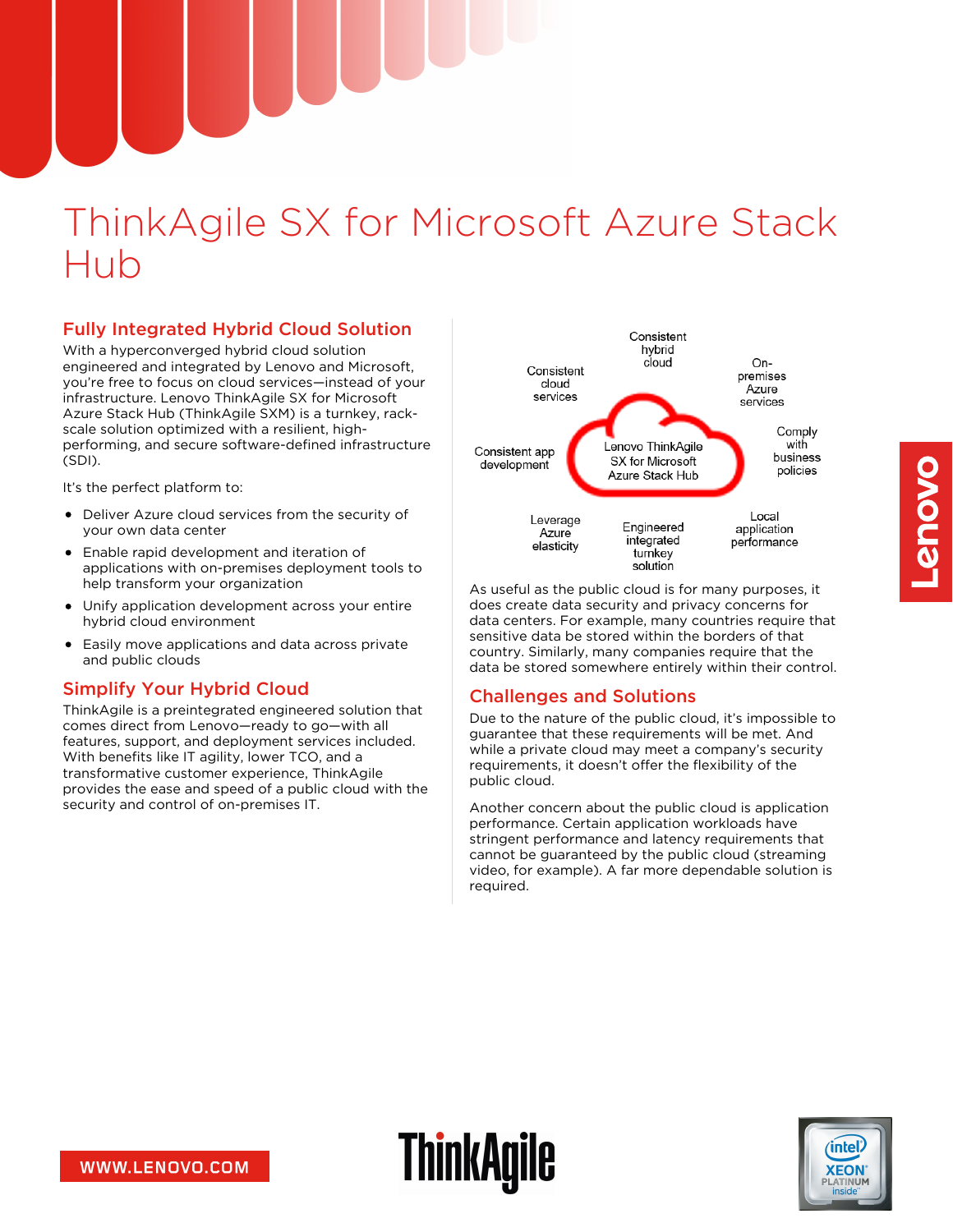The ThinkAgile SXM hybrid cloud offering provides the solutions to satisfy these requirements. Because all data is kept inside highly secure servers in your data center, it's much simpler to comply with governance laws of your country, and your own policies and practices.

By reducing the distance your data has to travel to mere meters/feet, rather than cross-country or even globally, latency is reduced, workloads run more efficiently, and performance requirements can be more easily achieved.

Lenovo and Microsoft worked together to engineer the solution components—the Azure Stack Hub software and Lenovo software-defined infrastructure—to make sure they perform seamlessly. There is no need to worry about configuring and tweaking settings for virtual or physical infrastructure. Your IT personnel can now focus more on building proficiencies in deploying and operating cloud services—such as IaaS, PaaS, and SaaS—and less on your infrastructure.

# Agility of Public Cloud

Microsoft Azure Stack Hub is an extension of Azure, with an ever-growing subset of Azure cloud services. These services enable customers to select, provision and monitor the required services for their environments. The services enable Azure Stack Hub to offer the same ease of use as is expected of a cloud environment and thus bring the agility of the public cloud to the private data center. Because the services are the same as they are in the public cloud, Azure Stack Hub enables consistent cloud services across the Microsoft Azure environment. Azure Stack Hub software is deployed on powerful, ultrareliable, and innovative Lenovo ThinkSystem SR650 nodes in a hyperconverged, clustered configuration engineered for high stability, resilience, and performance.

# Powered by Ultrareliable Lenovo Servers

A solution that's offline is no solution at all. Therefore, the ThinkSystem SR650 2U server node is the perfect hardware platform for this solution. Equipped with two powerful Intel® Xeon® Scalable family processors, its extreme reliability, huge internal storage and memory capacity, and large number of I/O slots make it an ideal foundation for this solution.

The SR650 configurations used in this solution are storage-dense, with a high-performance four-SSD caching tier and a ten-HDD data tier, along with two mirrored boot drives. You can start with as few as four nodes, and grow to twelve.

Consistently scoring #1 for reliability\* in independent customer surveys, the SR650 provides the performance, availability, capacity, and quality your data center demands for a cloud environment.

# World-Class Networking

Because you need high-speed communications, each node includes a dual-port 10/25GbE NVIDIA Mellanox ConnectX-4 Lx adapter. This adapter is ideal for virtualized infrastructures, offering native hardware support for RDMA over Converged Ethernet, Ethernet stateless offload engines, overlay networks, and GPUDirect Technology for maximum performance.

The compact 1U NVIDIA Mellanox SN2410 Ethernet Switch, built around the Mellanox Spectrum® ASIC, is based on the Open Ethernet Platform. The SN2410 provides 48x 25GbE ports for internal networking and 8x 100GbE ports for external connectivity. Because the SN2410 switch is an ONIE-based (Open Network Install Environment) platform, it enables multiple operating systems to be mounted concurrently and take advantage of Open Networking and the capabilities of the Spectrum ASIC. The SN2410 offers L2 and L3 features with line-rate speed, high-bandwidth switching, filtering, and traffic queuing with no data delays.

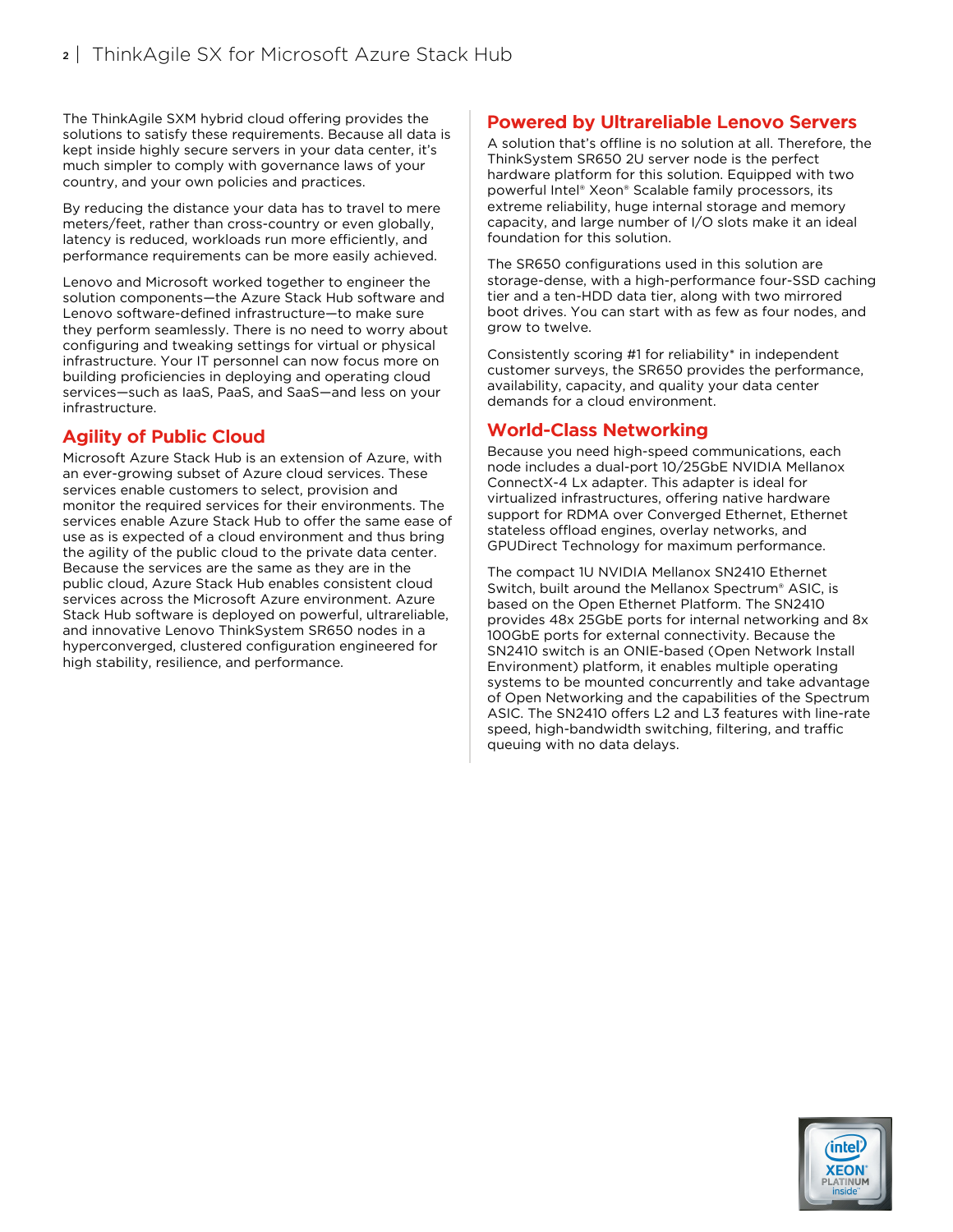The SN2410, as part of the ThinkAgile SXM solution, comes preinstalled with NVIDIA Cumulus® Linux, a revolutionary OS that extends the Linux user experience beyond servers all the way to switches and provides rich routing functionality for large-scale applications.

Mellanox switches have a history of record-breaking performance and the SN2410 is no exception. It offers the world's lowest latency for a 100GbE switching and routing element.\*\* It also delivers tremendous throughput: 4Tb/s with a landmark 2.97Bpps processing capacity. And the icing on the cake? It has the lowest power consumption on the market.\*\*\* So, not only do you get outstanding performance, you also get to lower your electrical bill.

#### Transformative Experience with ThinkAgile Advantage

All ThinkAgile solutions include a portfolio of software and services that supports the full lifecycle of your infrastructure. At every stage—from planning to deploying, supporting, optimizing, and end-of-life—Lenovo provides the expertise and services you need to get the most from your technology investment.

Lenovo will help you perform a presale TCO study to decide which configuration is right for you and then will ship it as a single unit, factory installed in a rack and ready to deploy. Configuration Services will discover your hosts and storage resources. Lenovo also will provide knowledge-transfer training to your IT personnel. After deployment, Predictive Analytics software will identify on a continuing basis — and usually resolve — storage related (and many infrastructure-related) issues, often before administrators are even aware of them.

Lenovo provides single-point-of-contact support for all the hardware and software used in the solution, including Microsoft's Azure Stack Hub and the Mellanox adapters. So there will never be any finger-pointing. Periodic health checks enable you to maintain an optimized solution. At end of life, Lenovo offers data recovery services. And these are just a few of the many benefits Lenovo's software, services, and support provided with your solution.

The ThinkAgile SX for Microsoft Azure Stack Hub solution allows you to budget more accurately for IT expenses, better deliver on service-level agreement commitments, and ultimately generate greater end-user satisfaction.



Cloud-optimized ThinkSystem SR650 servers, factory-installed in a rack with NVIDIA Mellanox networking, form the foundation of the Lenovo ThinkAgile SX for Microsoft Azure Stack Hub solution.

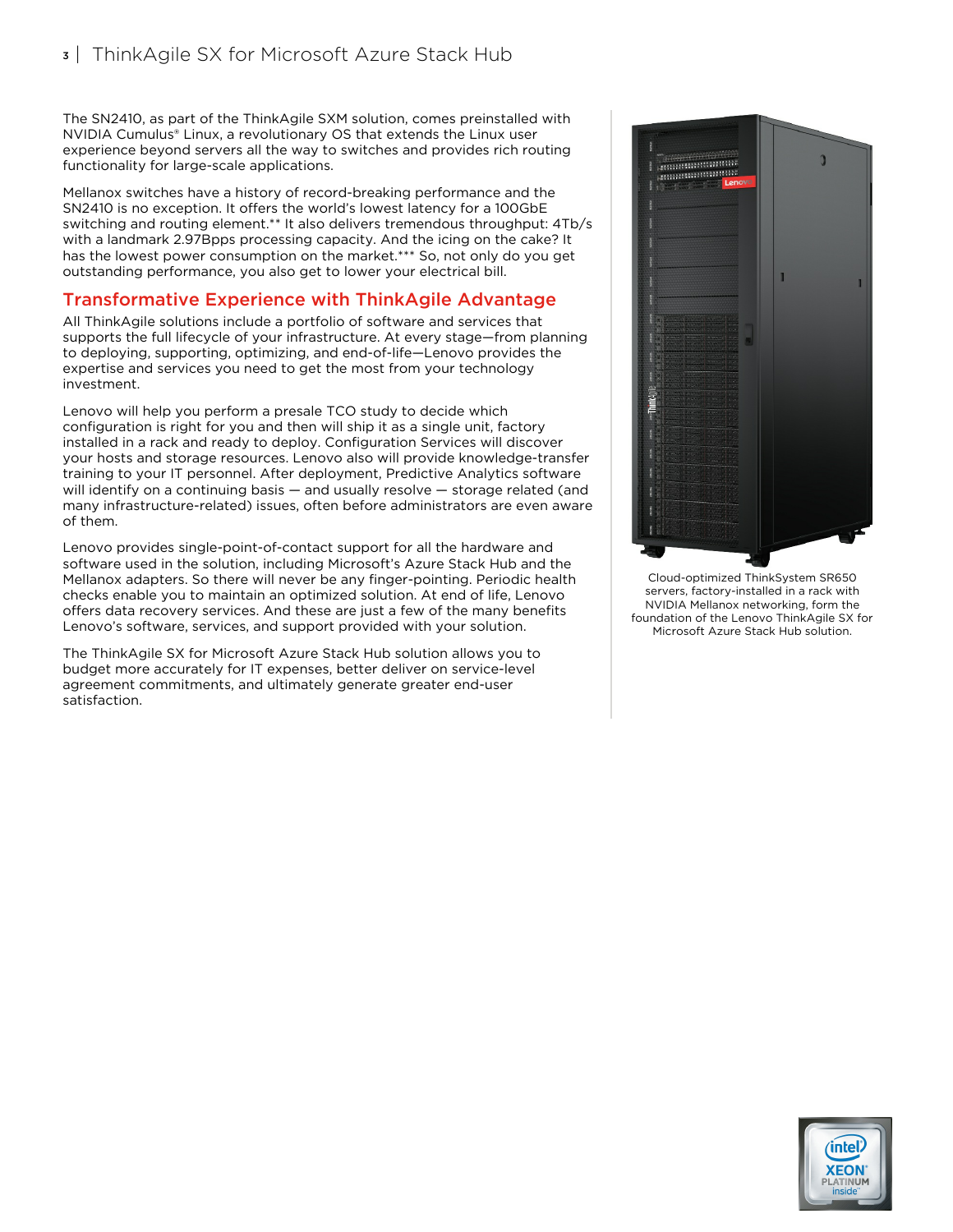# Lenovo and Microsoft

With co-located engineering organizations and a history of technical collaboration, Microsoft and Lenovo consistently deliver innovative joint solutions for the data center. Lenovo's leadership in reliability, customer satisfaction, and performance—combined with Microsoft's leadership in software and cloud services—continues to deliver innovative data center solutions and lower TCO for our joint customers.

|                                    | Entry SXM4400                                                                                                                                         | Enterprise Starter SXM4400                                                                                                                             | Enterprise Full SXM6400                                                                                                                      |
|------------------------------------|-------------------------------------------------------------------------------------------------------------------------------------------------------|--------------------------------------------------------------------------------------------------------------------------------------------------------|----------------------------------------------------------------------------------------------------------------------------------------------|
| Rack                               | 9565-RCH (25U)                                                                                                                                        | 9565-RCJ (42U)                                                                                                                                         | 9565-RCK (42U)                                                                                                                               |
| <b>Compute Nodes</b>               | $\bullet$ 4-8x SR650 servers<br>• 2x Intel Xeon Scalable Platinum.<br>Gold and Silver processors, up to<br>28 cores.<br>• Up to 1.5TB memory per node | $\bullet$ 4-16x SR650 servers<br>• 2x Intel Xeon Scalable Platinum.<br>Gold and Silver processors, up to<br>28 cores.<br>• Up to 1.5TB memory per node | • 16x SR650 servers<br>• 2x Intel Xeon Scalable Platinum.<br>Gold and Silver processors, up to<br>28 cores.<br>• Up to 1.5TB memory per node |
| Management<br>Node                 |                                                                                                                                                       | 1x SR630; 2x second-generation Intel Xeon Scalable processors; 64GB memory                                                                             |                                                                                                                                              |
| Hyperconverged<br>Storage          | • 10x 4TB Capacity Tier (40TB raw) + 4x 800GB SSD Cache Tier<br>• Or, 10x 6TB Capacity Tier (60TB raw) + 4x 1.6TB SSD Cache Tier                      |                                                                                                                                                        |                                                                                                                                              |
| Network                            | • 2x 25Gbps NVIDIA/Mellanox SN2410 switches (management, compute and storage traffic)<br>Mellanox ConnectX-4 Dual Port 10/25GbE Network Controller    |                                                                                                                                                        |                                                                                                                                              |
| Integrated<br>Solution<br>Software | • Microsoft Azure Stack Hub; Lenovo XClarity                                                                                                          |                                                                                                                                                        |                                                                                                                                              |

\* ITIC Global Reliability Study, [lenovopress.com/lp1117](https://lenovopress.com/lp1117).

\*\* Tolly [Report,](http://community.mellanox.com/s/article/tolly-report--mellanox-spectrum-switch-vs--broadcom-tomahawk) December 2018.

\*\*\* Based on published competitor data.

#### Why Lenovo

Lenovo (HKSE: 992) (ADR: LNVGY) is a US\$45 billion Fortune 500 company and a global technology leader in driving Intelligent Transformation. Lenovo's data center solutions (ThinkSystem, ThinkAgile) are creating the capacity and computing power that are changing business and society.

# For More Information

To learn more about the Lenovo ThinkAgile SX for Microsoft Azure Stack Hub solution, contact your Lenovo representative or Business Partner or visit [lenovo.com/thinkagile](http://lenovo.com/thinkagile)